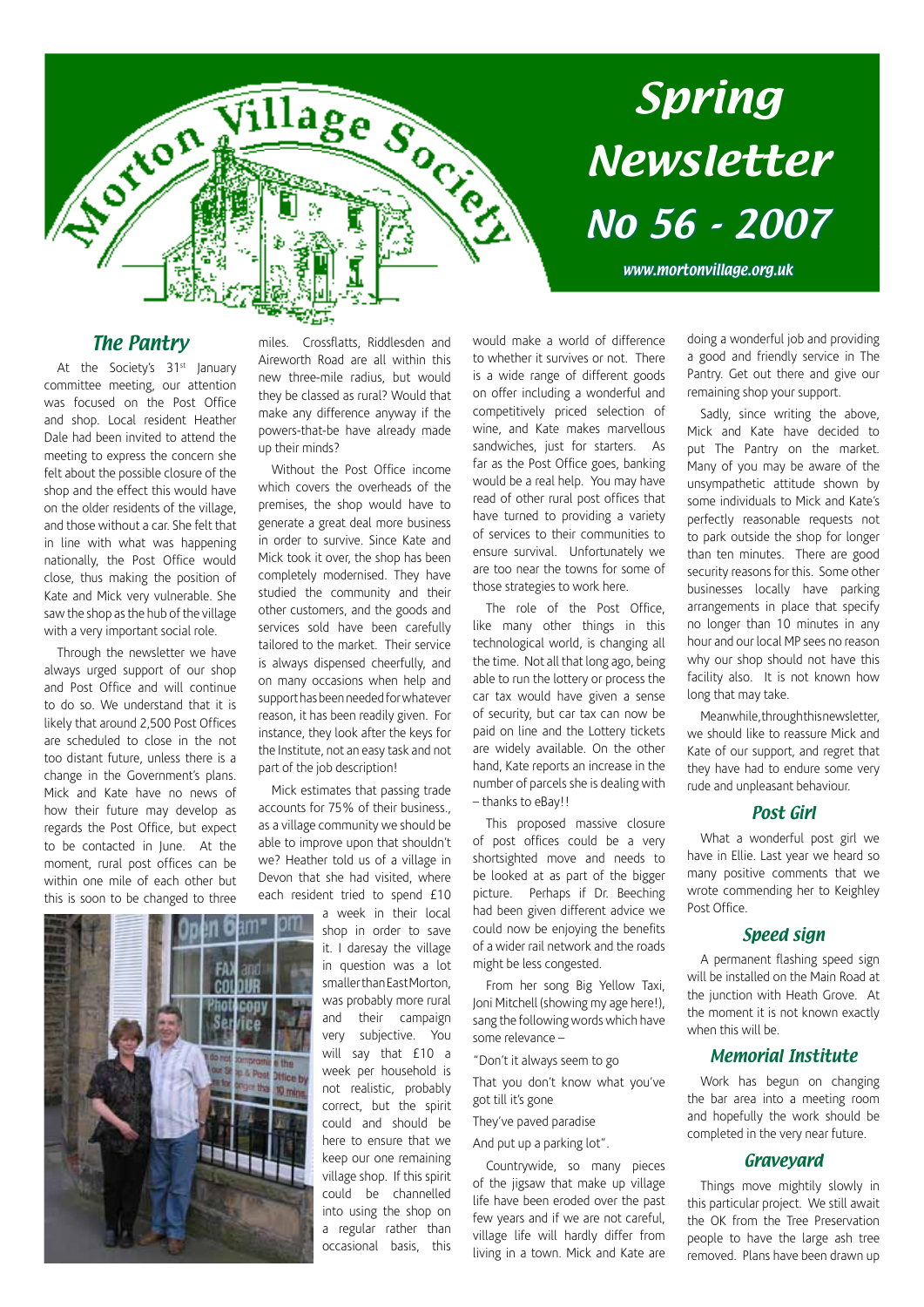#### 30th Anniversary Celebrations at East Morton CE Primary School

The School celebrated a very special occasion – 30th Anniversary of the school on its present site. To mark this event a wonderful day of celebration was held on Friday 23rd March, to which ex staff and ex pupils were invited. Rev Pete Rugen led a service of rededication at St Luke's Church, after which the congregation walked back to school via The Village Green, site of the former school. Here, both Mr Silverwood and Mr Wilson (Headteachers in the 60's and 70's) recalled memories.

On return to school our visitors were taken on a guided tour by KS2 pupils (all of whom were complimented upon their knowledge and mature demeanour). There was a special lunch for both visitors and children. (One kind mum had even made a wonderful birthday cake, of which amazingly all the children were able to have a small piece!)

The original village school had been in existence since 1845. In 1977 when Mr Wilson and his staff moved to the 'new' site, there were about 100 children on roll. Now in 2007 there are about 210 children on roll with a staff of 23, compared to just 4 in the old school.

As part of the celebrations each class was involved in looking at a different aspect of the changes that had been made over the years and changes that may be made in the future! Year 3 looked at the changes that have been made to the school garden. (A place where they like to sit quietly and chat at playtimes.) They began by taking photos of what they saw in the garden and then framed different parts of the images. These were then transferred to fabric and each child created their own stitchwork. Miss Head, Y3 classteacher, then stitched all parts together to make a quilt that now is on display – a piece of work of which all the class are particularly proud.



Year 6 used photographs and paintings of the old school as a basis of their art work. To accompany this display they had also written autobiographical accounts of life at school long ago. This had been made possible by letters and visits to school from ex pupils. (Thank you to all concerned, especially especially Florence Bramall for speaking to children about her schooldays and Eric Brunton for the donation of a painting of the old school, his letter and his visit when he was interviewed by pupils.) All in all, Anniversary Day was a great success, these are a few of the comments made by visitors:

'It was a thoroughly enjoyable day. Many people have asked me if I have seen big changes, but the school hasn't changed in its essentials – still a lovely warm atmosphere and great friendliness. Thank you for such a warm welcome.' Len Wilson, Headteacher in both old and new school.

'A wonderful day. It has been so enjoyable to meet the children, friends and old colleagues and enjoy the atmosphere of a lovely caring school. Maureen Yeadon, teacher in both old and new school 60–91.

'Today has brought back many happy memories. It is wonderful to see the extended premises and lovely big classrooms – offering such great opportunities to the children.' Mary Creaser, teacher in both old and new school, 76–89.

'How delightful to be remembered after 40 years! It has been a sheer delight to see how the school has progressed and grown. The children appear to be happy and relaxed in encouraging surroundings.' Derek Silverwood, Headteacher of the old school, during the 60's.

I enjoyed meeting old scholars; not many as old as me! Doris Beanlands, pupil 27-37.

Very interesting to visit the new school. Even though it is 30 years old, it is new to me! Good to see some of the old photographs. Brings back lots of happy memories. M April Robinson (Margaret April Veevers), ex pupil. 'It's been super to take part in the 30th Anniversary Celebrations. An extra treat to meet previous teachers who have had such a great influence.' Sarah Crowther (nee Wynne), pupil 78–83.

And I'm sure there will be many more changes over the next thirty years; hopefully the school retaining its much valued atmosphere and place of learning. - Jackie Robson.

### Morton Village **Lottery**

Latest winners: December £75 M Whitford £40 K & R Crowder £25 A Brown £10 G Rogers January £75 K Redhead £40 M & B Dawson £25 Dobbins/Glover £10 A Forsyth February £75 A Scott £40 A Smallwood £25 A Foulds £10 S Reid March £75 D Maher £40 M Dickinson £25 A Foulds £10 M Millar

We have updated the league table for support of the lottery by street/road:

|                    | <b>Houses</b><br>in Street | <b>Houses</b><br>with one<br>or more<br>numbers | %ge |
|--------------------|----------------------------|-------------------------------------------------|-----|
| 1. Elm Crescent    | 12                         | 9                                               | 75  |
| 2. Elm Grove       | 9                          | 6                                               | 67  |
| 3. Dimples Lane    | 23                         | 13                                              | 57  |
| 4. The Butts       | 9                          | 5                                               | 56  |
| 5. Buckstone Garth |                            | Q                                               | 53  |

Well done these neighbourhoods and thank you very much for your support. There are a number of streets with a higher percentage but only a few properties and worth a mention are: Badgerstone Close, Botany Drive, Cliffe Mill Fold, Upper Mill Row and Hawthorne Way.

Wooden Spoons go to: Highfield Mews, Shady View and Sunnycliffe (All zero)!

Although no roads from the Swine Lane developments are yet in the top five, we are pleased to see that more and more of you are joining in and helping maintain a connection with the whole community.

As ever, the problem we are faced with is chasing up renewals for those of you who don't pay by standing order. To help with this we are printing a list of numbers due for renewal along with the monthly prize winners for the village notice board. Please help us by looking out for this and sending on your cheque before we have to chase you.

Recent grants have been made to the School (for the new garden) and The Toddlers Group.

Next draws at The Busfeild are on: 16th May; 20th June; 18th July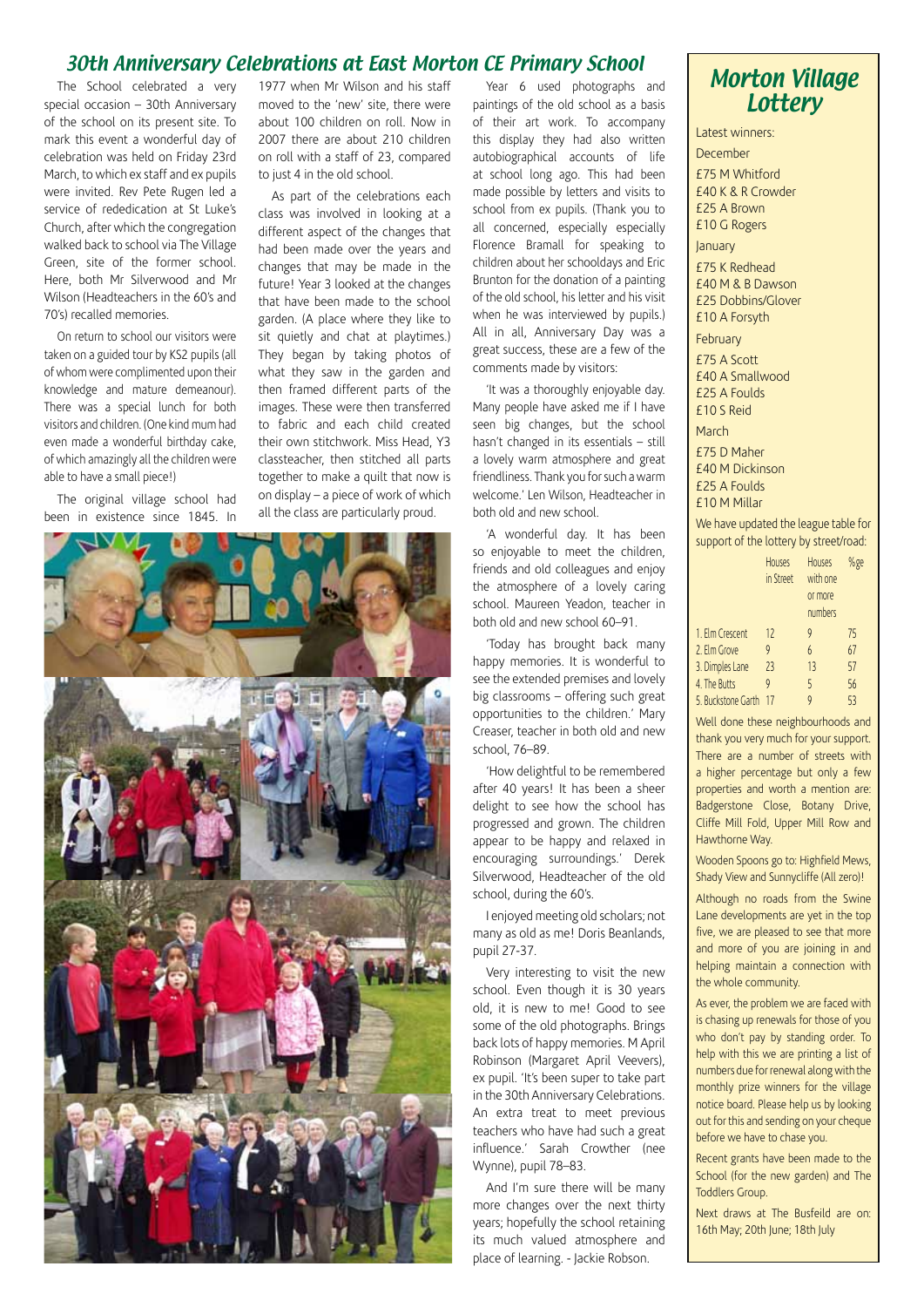#### **Crossword**

#### **Across**

- 5 Food and drink concerning first year students with time (11)
- 7 Just blonde (4)
- 8 Little Florence at the gin is buoyant (8)
- 9 The Italian in the French beach is guilty of looting (7)
- 11 Teach or travel on (5)
- 13 Go back to the bad actor and find an
- ancient language (5) 14 Bow to an English degree and find evidence of spiders (7)
- 16 Ron, a Scotsman and I cook pasta (8)
- 17 Go to a couple of novices to hear the bell (4)
- 18 Put cruets on piano to avoid disaster  $(11)$

#### **Down**

- 1 Air Force up a long way away (4)
- 2 Gala fee provides foliage (7)
- 3 Firm has developed complete disorder (5)
- 4 Is he worth a good place to land? (8)
- 5 Bedside light from Berkshire (7.4)
- 6 Ben in stalls seen in court (6.5)
- 10 Sounds like a vegetable getting old - may need new washers (8)

to have the area cleared and tidied, and a site identified for a new bench. It is hoped the graveyard will again become a pleasant and quiet place to sit, and for those walkers passing through, perhaps a place for a rest.

#### Village Green

The additional bulbs planted in the autumn have really added to the spring colour on display and the new shrubs and specimen trees are growing well and will provide interest later in the year.

The family of Derek Nowell, who died in 2006, have expressed a wish to donate a new bench for the green. This generous offer has been accepted and the bench will be sited at the back of the green facing the Congrational Chapel.

#### Toilets

The Keighley Neighbourhood Forum on 21st March reached agreement on the refurbishment, rather than closure, of the public toilets!! A new woman council employee in Cleansing thought that the obstacle of DDA compliance (disabled access) was only one element in a "best value" analysis of district wide public toilets and did not see it need be an obstacle to reopening ours. Inconsistency over a period of three or is it four years, but we shall be getting the toilets back.

#### The Treasure Hunt

St. Luke's Church held a treasure hunt around the village prior to Christmas, called **Follow the Star**. This was an enjoyable time for those families who took part.

The following is by Ellie Jane Kilcoyne – age 10 years old

In the Christmas holidays me and my Grandma decided that we would do a treasure hunt around East Morton. So we started at East Morton school. We had to look around the garden and the playground to see if we could see some stars and letters from the clues. Next we had to write the letters on a sheet of paper to make a word. We carried on looking until we had the work – stocking. When we got to church we found out that we were first to finish. I really enjoyed the treasure hunt because it was good fun and interesting.

#### Youth Club

During the winter, Rev. Pete Rugen has been successful in gaining £3,119



## "Ready Steady Cook" Workshop at East Morton CE Primary School

50 Parents and the Children from the Reception Class and Years 1 and 2 joined together for a "Ready, Steady, Cook Workshop" in school.

The aim of the Workshop was to introduce Parents and children to different types of fruit and vegetables as part of our "Healthy Lifestyle" programme and also to the idea that "5 - a - day" was a necessary part of growing fit and healthy.

ASDA kindly donated all the fruit and vegetables to the School and the children were able to choose 5 vegetables and 5 pieces of fruit.

With the help of their parents they prepared the vegetables and then steam cooked them and ate them. The fruit was either made into a fruit salad or a smoothie drink.

"Fruit Bingo" was played and a "Frutie" story read to the children. Children dressed up as a banana, strawberry, tomato and a bunch of grapes.

Each family received a "  $5 - a - Day$ " booklet and the comments from the parents were good. Some were amazed that their children tried so many different types of vegetables, ate them . . . . and said they actually liked them!

of funding from the Urban Village Initiative. The money has been used to provide equipment, which is now being used at the Youth Club he is running at St. Mary's Meeting Room in Riddlesden. A laptop, video projector and a set of bell plates were purchased and Pete hopes to use the bell plates at both East Morton and Riddlesden schools.

The club is for children from Year 6 to Year 10 ie. 10 to 16, and 12 of those attending are from East Morton. There are currently about 40 young people attending in total. Support in running the club is given by church youth workers.

## Best Kept Garden Competition

Get those pots planted up, and keep mowing and weeding. We are holding our Best Kept Garden Competition together with Best House Frontage (pots etc) again this year and the judge will be walking around the village in the late spring and summer to look for some winners.



- 12 The big fellow lost his match with David (7)
- 15 Ring O for the Busfield (5)
- 17 Go to old shed and find what's in there  $(4)$

Geoff Richardson who sadly died last year produced the Crossword in the Newsletter for many years, this is Geoff's last one which he did for the newsletter but until now we hadn't used, produced here in memory of Geoff and in appreciation of all he did for the Village Society. Please send your completed reply with your name and address by 31st May to Mary Appleby (address on reverse) **£10 voucher** for the Pantry is prize for first one drawn out.